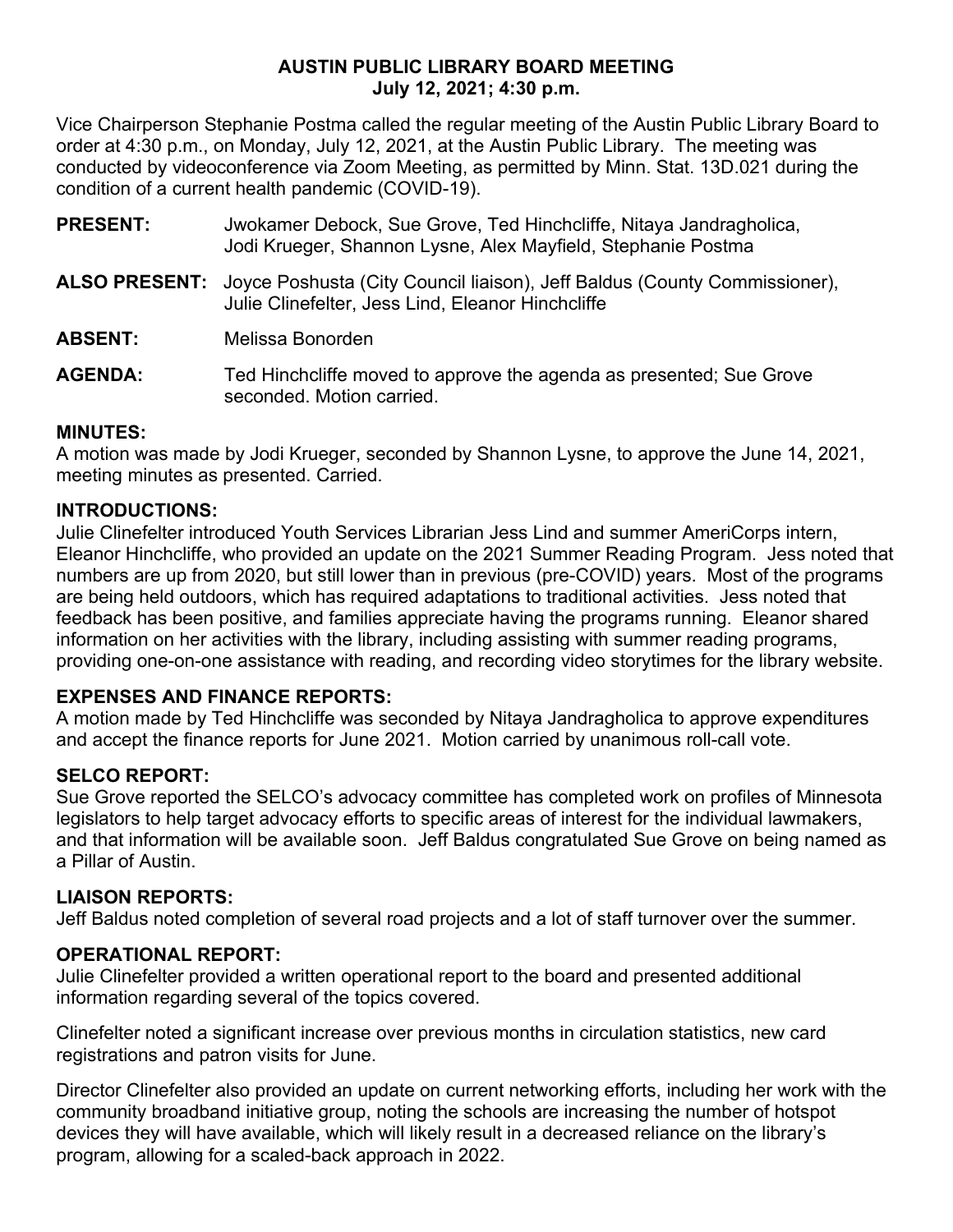Julie noted the upcoming preview in August for the Reading for Life book group, podcast and discussion series that will take place during the 2021-22 program year.

Julie thanked board members for supporting and attending the 25<sup>th</sup> Anniversary celebration June 30.

Clinefelter reminded board members of her upcoming vacation dates in August and confirmed the next board meeting will take place in September, unless an issue arises that requires the immediate attention of the board. She also confirmed the meetings will return to in-person only, rather than taking place via Zoom or other digital means.

Julie noted she is working on preliminary tasks to formally accept and publicize receipt of the State of Minnesota Construction Grant, which will provide funding towards the project room expansion and other elements of Project 25.

Clinefelter provided an update on curbside service, stating there has been a significant decrease in use of this option. She advised the current plan is to pull back to providing curbside on a call-in basis only. This will allow elimination of the curbside desk station, which will be necessary in order to reopen the hallway to the meeting rooms, so they can be available for public use again this fall.

Lastly, Clinefelter informed the board she has been contacted by the individuals sponsoring the annual donation of a piece of artwork from the annual Austin Artworks Festival to advise they would like the art to be displayed at the library. She will bring information on the suggested piece to the September meeting for board approval and formal acceptance of the artwork.

### **PROPOSED 2022 LIBRARY BUDGET:**

Treasurer and Finance Committee Chair Nitaya Jandragholica presented the Proposed 2022 Library Budget for review and discussion by the board. Julie Clinefelter noted the proposed amounts in nonstaff expenses have not change from 2021, and the 2.6% increase in the overall budget request reflects the increase for salaries and benefits according to employee contracts with the City of Austin.

Jodi Krueger moved, and Jwokamer Debock seconded, that the board approve the Proposed 2022 Library Budget request for submission to City Council. Motion carried.

Julie also advised City Council requested all of the department heads to provide Council with details of how unfilled/eliminated staff positions from 2020-2021 have affected operations. Julie noted her response was framed in terms of the successes made possible by the library's previous status of being fully staffed. Both examples she provided to Council reflected the ability of the community to respond to urgent situations (distance-learning necessitated by the pandemic and social unrest in response to the killing of George Floyd) due to groundwork laid and relationships established by the library. She emphasized the library's ability to do the things that keep the library (and by extension, the community) on the cutting edge of technology, as well as maintaining and building relationships among community organizations, is hampered by reducing staff to a level that only allows maintenance of basic services and programs. She also noted the correlation between the number of regular library staff to the number of open hours that can be provided to the community.

Ted Hinchcliffe commented on the importance of having dedicated, professional technology support for the purposes of programming, as well as assuring digital security for the public and staff. Nitaya noted the need for library staff to be able to keep up on awareness of current social circumstances, so that the library can provide the services and programs the community needs to its fullest potential.

Julie concluded by stating her first priority in filling the vacant positions is the library assistant, so that basic services and programs can continue, while giving the best chance for staff to supplement those basics to the fullest extent possible. She noted the second FTE position would be more critical going